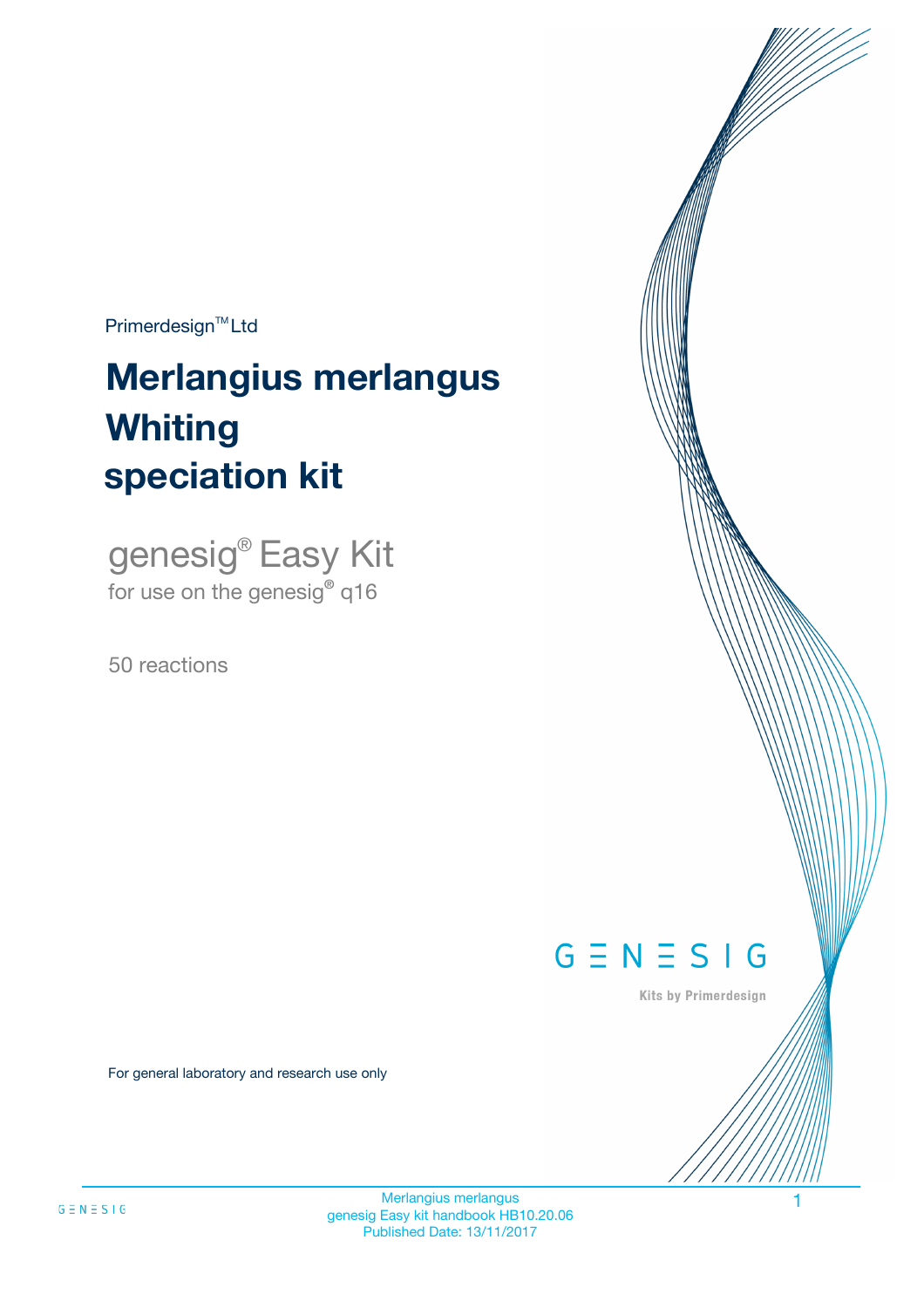# genesig® Easy: at a glance guide

#### **For each DNA test**

| Component            | <b>Volume</b>   | Lab-in-a-box pipette |  |
|----------------------|-----------------|----------------------|--|
| Whiting reaction mix | $10 \mu$        |                      |  |
| Your DNA sample      | 10 <sub>µ</sub> |                      |  |

#### **For each positive control**

| Component                 | <b>Volume</b> | Lab-in-a-box pipette |  |
|---------------------------|---------------|----------------------|--|
| Whiting reaction mix      | 10 µl         |                      |  |
| Positive control template | 10 µl         |                      |  |

#### **For each negative control**

| Component            | <b>Volume</b> | Lab-in-a-box pipette |  |
|----------------------|---------------|----------------------|--|
| Whiting reaction mix | $10 \mu$      |                      |  |
| <b>Water</b>         | $10 \mu$      |                      |  |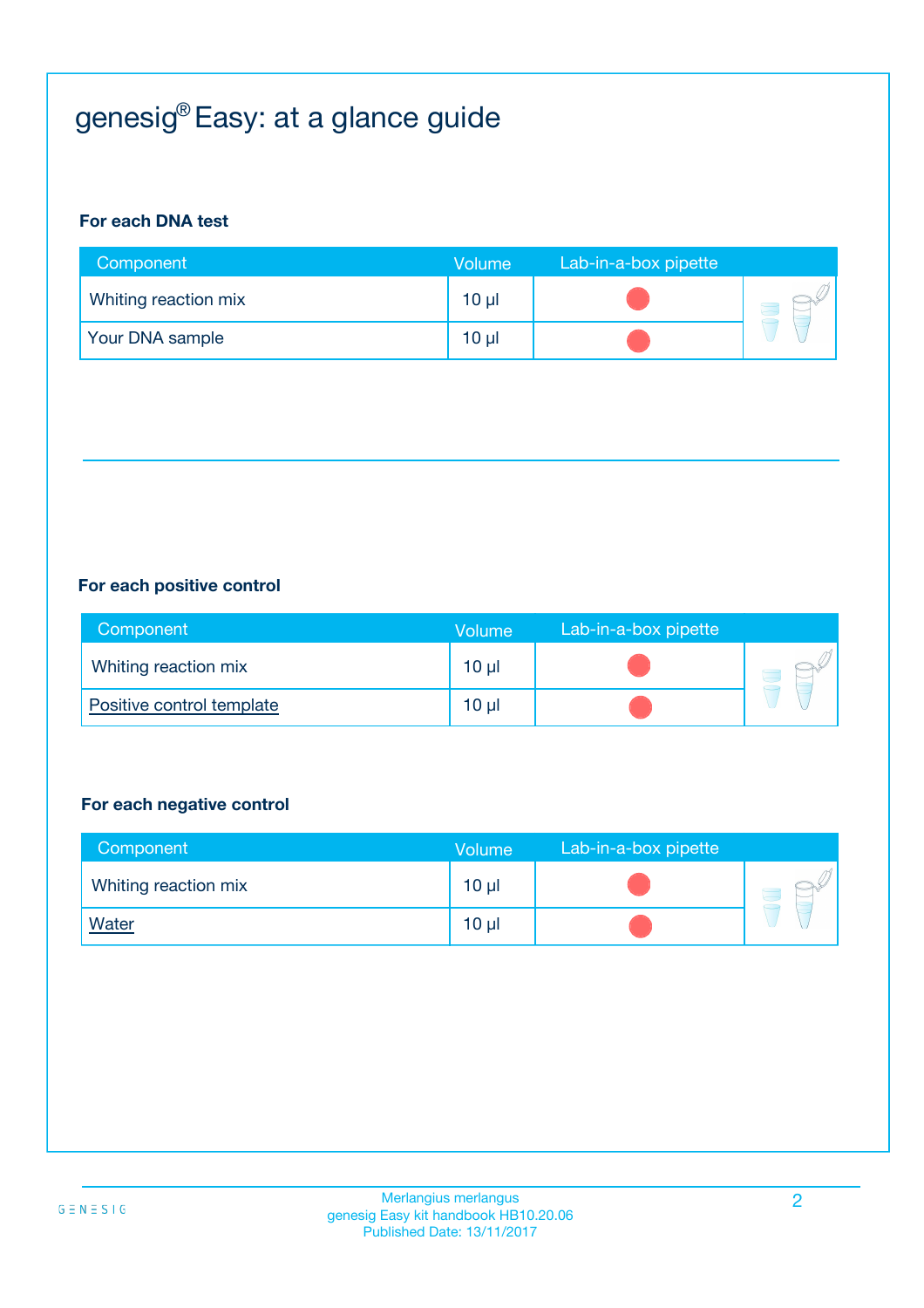# Kit Contents



# Reagents and equipment to be supplied by the user

#### **genesig® q16 instrument**

#### **genesig® Easy DNA/RNA Extraction Kit**

This kit is designed to work well with all processes that yield high quality DNA but the genesig Easy extraction method is recommended for ease of use.

#### **genesig® Lab-In-A-Box**

The genesig Lab-In-A-Box contains all of the pipettes, tips and racks that you will need to use a genesig Easy kit. Alternatively if you already have these components and equipment then these can be used instead.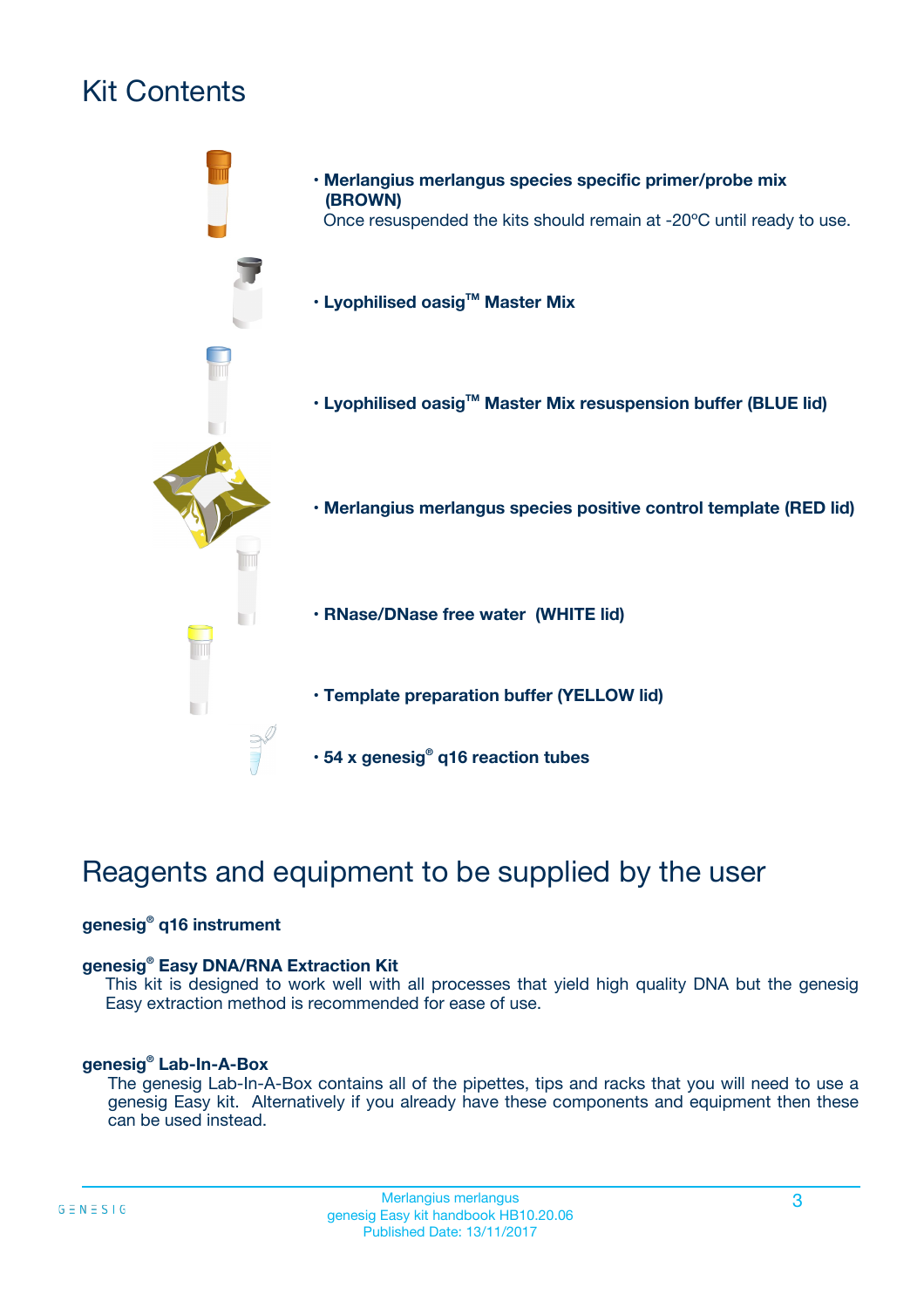# Step-by-step guide

### 1. Create your reaction mix



Use the blue pipette to transfer 500µl**\*** of the oasig Master Mix resuspension buffer into the tube of lyophilised oasig Master Mix and mix well by gently swirling. Then transfer all of that master mix into the brown tube labelled Whiting primers/probe.

**\***Transfering 525µl of the oasig Master Mix resuspension buffer to your oasig Master Mix (instead of the 500µl recommended above) will enable you to take full advantage of the 50 reactions by accounting for volume losses during pipetting. In order to do so with the genesig Easy fixed volume pipettes use 1x blue, 2x red and 1x grey pipettes to make the total volume. Please be assured that this will not adversely affect the efficiency of the test.

Cap and shake tube to mix. A thorough shake is essential to ensure that all components are resuspended. **Failure to mix well can produce poor kit performance.**

Leave to stand for 5 minutes. Now your reaction mix is ready to use.

Store the reaction mix in the freezer from hereon.

#### Top tip

- Ensure that the reaction mix is mixed thoroughly before each use by shaking.
- **•** Once resuspended do not expose genesig Easy kit to temperatures above -20°C for longer than 30 minutes at a time.

### 2. Add reaction mix to all reaction tubes



For every reaction to be run, use the red pipette to add 10µl of your Whiting reaction mix to every tube.

#### Top tip

- Always pipette the reaction mix directly into the bottom of the tube.
- You can label the tube lids to aid your reaction setup but avoid labelling tube sides.

#### Merlangius merlangus 4 genesig Easy kit handbook HB10.20.06 Published Date: 13/11/2017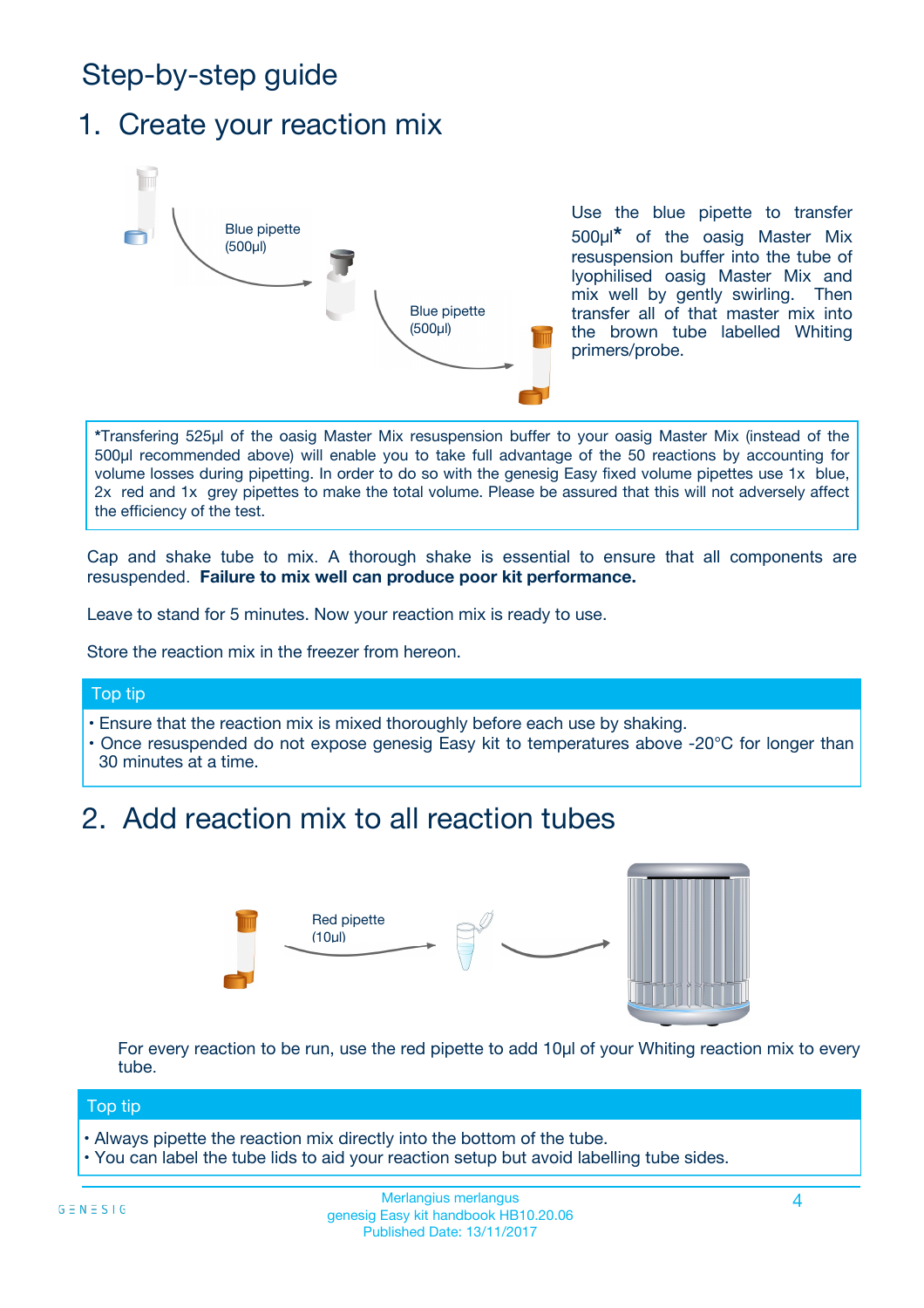### 3. Negative control



For each test you will require a negative control. Instead of DNA, water is used. This sample should prove negative thus proving that all of your positive samples really are positive.

To create a negative control reaction simply use the red pipette to add 10µl of the water to the required reaction tubes. Close these tubes after adding the water.

Because some genesig kit targets are common in the environment you may occasionally see a "late" signal in the negative control. The q16 software will take this into account accordingly.

#### Top tip

**•** Always add the water to the side of the tube to reduce the introduction of bubbles.

### 4. Set up a test



For each sample you wish to analyse, use the red pipette to add 10µl of your DNA sample to the required reaction tubes. Close these tubes after adding the sample. Always change pipette tips between samples.

#### Top tip

**•** Always add the DNA sample to the side of the tube to reduce the introduction of bubbles.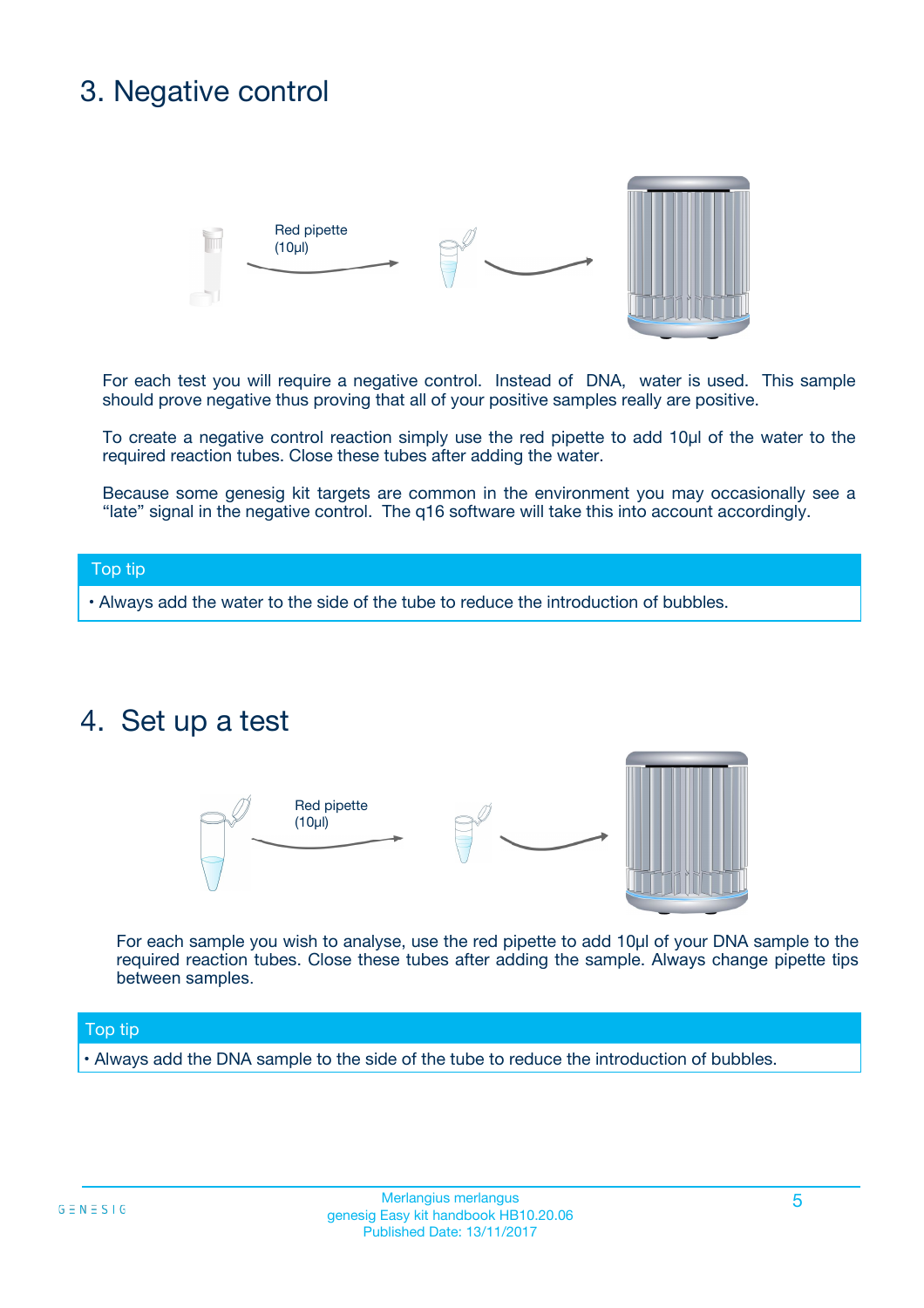# 5. Positive control



Use the white pipette to transfer 200µl of template preparation buffer into the positive control template tube. Cap and shake tube to mix.

Each time you run a test you will require a positive control. This is a small portion of DNA from your species of interest. It serves two purposes:

1. It will always test positive so it shows that everything is working as it should be.

2. The q16 software knows how much DNA is present in the positive control. It uses this information to internally calibrate every test. This is essential to give accurate information about the percentage of DNA in your sample that is from your species of interest.

To create a positive control reaction, simply use 10µl of the positive control instead of your DNA sample.



Take great care when setting up your positive control. The positive control template has the potential to give you a false positive signal in your other samples. Set positive controls up last after all other sample tubes are closed. Always change pipette tips between samples. You may even choose to set up positive controls in a separate room.

#### Top tip

**•** Always add the positive control to the side of the tube to reduce the introduction of bubbles.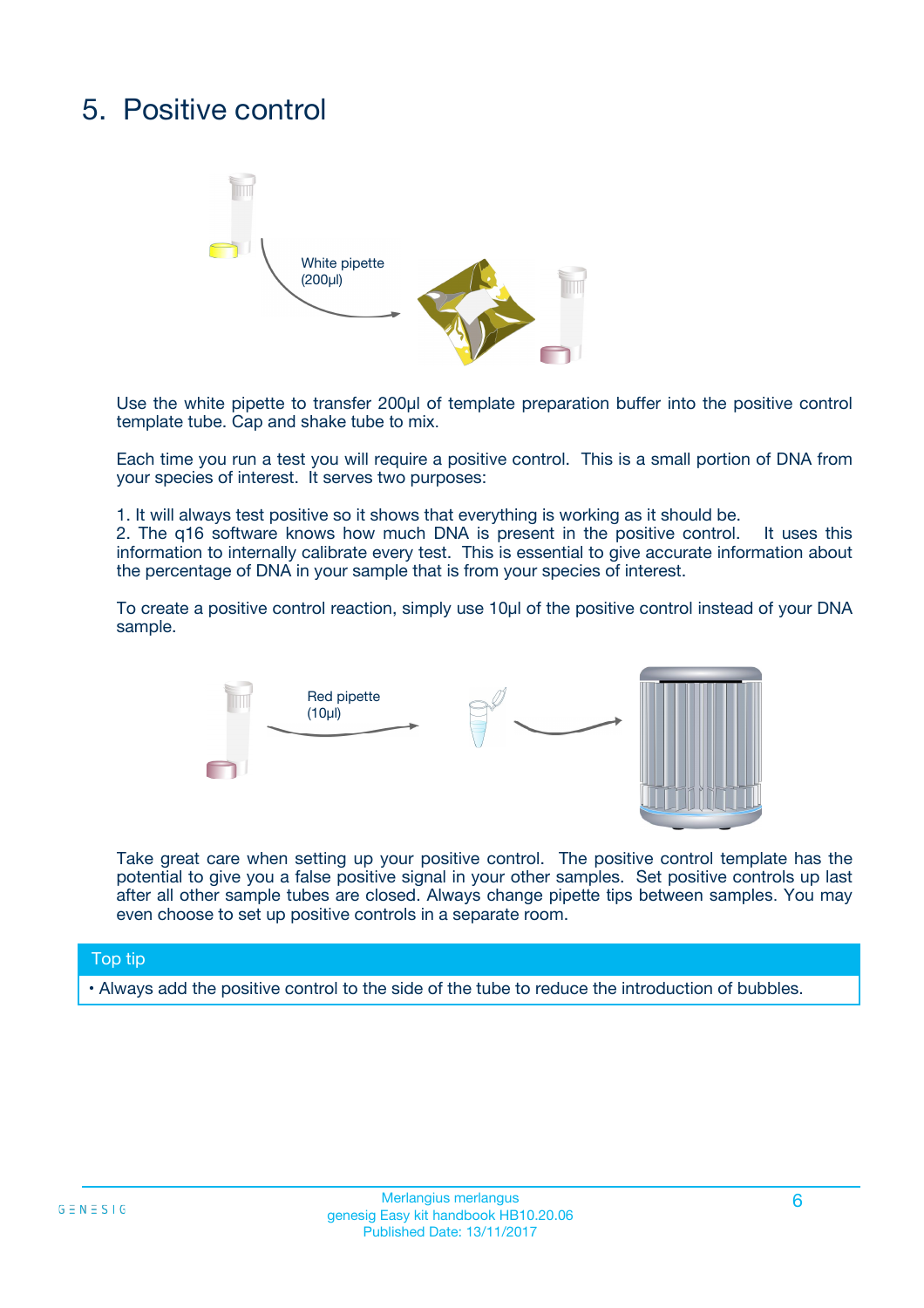# 6. Running the test

Place the tubes into the correct positions in your q16 as defined by the software, this may include positioning of empty tubes to ensure that the q16 lid is balanced. The run can then be started.

|                                    | genesig q16 PCR software - 1.2                                                    |                                     |                              |                                   | $\Box$<br>$\Sigma$           |
|------------------------------------|-----------------------------------------------------------------------------------|-------------------------------------|------------------------------|-----------------------------------|------------------------------|
|                                    | <b>Open Experiments:</b><br>Unsaved (New Experiment 2<br>$\overline{\phantom{a}}$ | <b>E</b> Open<br>Save<br>$\Box$ New | Save As                      | <b>C</b> Close<br>& Configuration | $G \equiv N \equiv S \mid G$ |
| Stages:                            | Setup<br><b>Results</b>                                                           |                                     |                              |                                   |                              |
| <b>Notes</b>                       |                                                                                   | <b>Samples</b>                      |                              | <b>Tests</b>                      |                              |
|                                    | <b>Name and Details</b>                                                           | Color<br>Name                       | Note                         | Color<br>Name                     | Note                         |
|                                    | New Experiment 2017-10-26 11:06                                                   | Sample 1                            | 유                            | Test <sub>1</sub>                 | ÷                            |
|                                    | Kit type: genesig® Easy Target Detection kit                                      | Sample 2                            |                              |                                   |                              |
|                                    | Instrument Id.:                                                                   | Sample 3                            | $\qquad \qquad \blacksquare$ |                                   | $\qquad \qquad \blacksquare$ |
|                                    | <b>Run Completion Time:</b>                                                       | Sample 4                            |                              |                                   |                              |
| <b>Notes</b>                       | $\blacktriangle$                                                                  | Sample 5                            | ♠<br>÷                       |                                   | 41<br>€                      |
| <b>Well Contents</b>               | $\overline{\mathbf{v}}$                                                           |                                     |                              | <b>Run</b>                        |                              |
| Pos.                               | <b>Test</b>                                                                       | Sample                              |                              | <b>Run Status</b>                 |                              |
| 1                                  | Test 1                                                                            | <b>Negative Control</b>             | $\blacktriangle$             |                                   |                              |
| $\overline{2}$                     | Test 1                                                                            | <b>Positive Control</b>             |                              |                                   |                              |
| 3                                  | Test 1                                                                            | Sample 1                            |                              | Show full log                     |                              |
|                                    | Test 1                                                                            | Sample 2                            |                              |                                   |                              |
|                                    |                                                                                   | Sample 3                            |                              | <b>Run Control</b>                |                              |
|                                    | Test 1                                                                            |                                     |                              |                                   |                              |
|                                    | Test 1                                                                            | Sample 4                            |                              |                                   |                              |
|                                    | Test 1                                                                            | Sample 5                            |                              |                                   |                              |
| 4<br>5<br>6<br>$\overline{7}$<br>8 |                                                                                   |                                     | $\overline{\mathbf{v}}$      | Abort Run                         | $\triangleright$ Start Run   |

#### Top tip

- Before loading tubes into the q16, check for bubbles! Flick the bottom of the tubes to remove any bubbles that may have formed during the test setup.
- Apply centrifugal force with a sharp wrist action to ensure all solution is at the bottom of the reaction tube.
- When repeating a test you can use a previous file as a template by clicking 'open' then selecting File name > Files of Type > Experiment file as template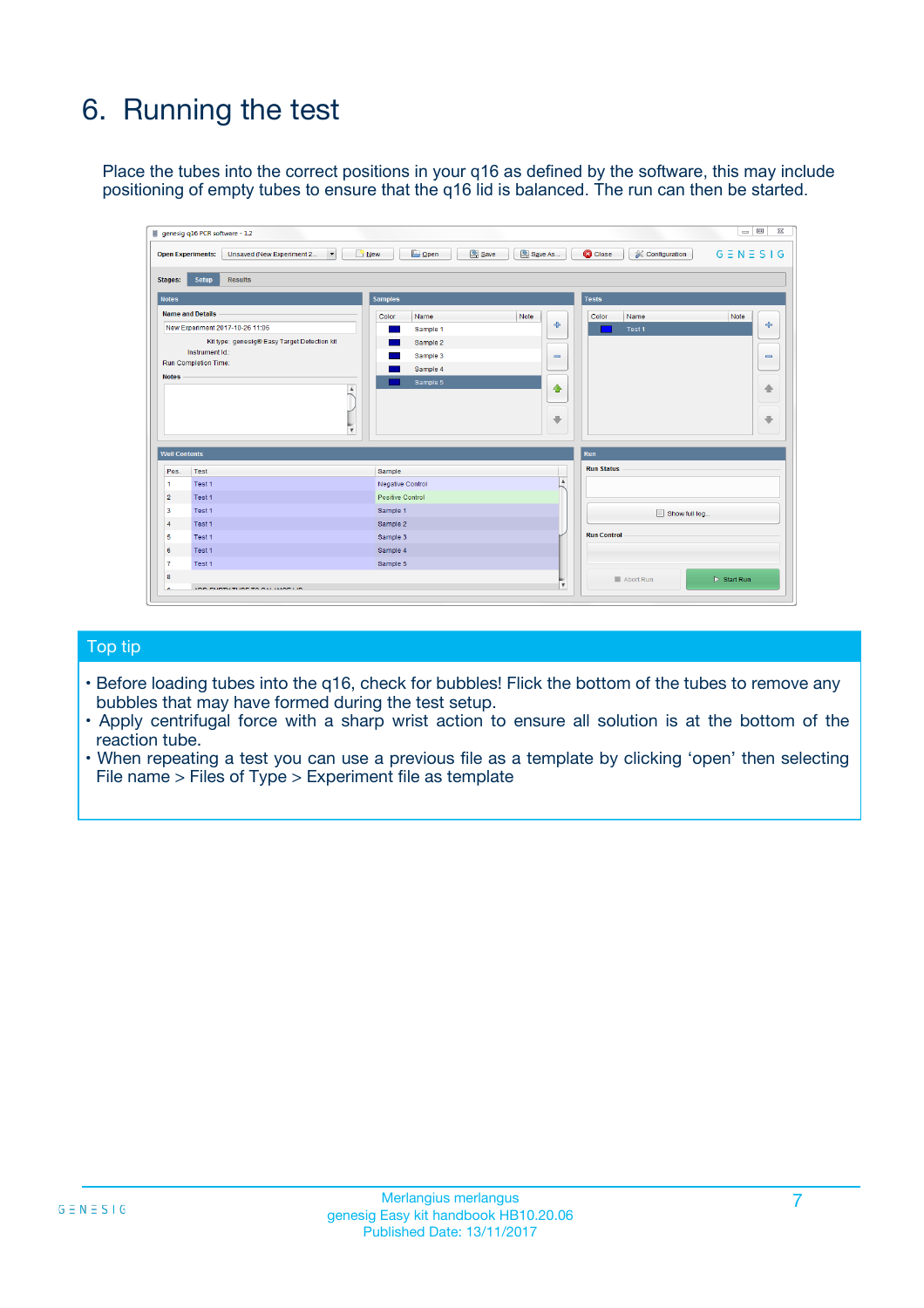### What do my results mean?

Analysis of your data is carried out automatically by the genesig q16. The following information is designed to help you fully understand a result or to troubleshoot:

### "Positive"

#### **Explanation**

Your sample has produced a positive result. Your target of interest is present and you can use the reported percentage.

### "Negative"

#### **Explanation**

Your sample has produced a negative result. The target is not present in your sample.

### "Test contaminated"

#### **Explanation**

The Negative Control should be completely free of any DNA. If you see this error message it means that at some point during the setup, the Negative Control has been contaminated with DNA and has given a positive signal. This contamination has invalidated the test. The Positive Control and your test samples are both possible sources of contaminating DNA. The genesig q16 reaction tubes from previous runs will also contain very high amounts of DNA so it is important that these are carefully disposed of after the run is completed and NEVER OPENED. It may be the case that your kits have become contaminated which will lead to the same problem occurring repeatedly.

#### **Solutions**

1. Clean your working area using a commercial DNA remover solution to ensure the area is DNA free at the start of your run and re-run the test

2. If the problem persists then the kit has become contaminated and it will have to be discarded and replaced with a new kit. When you open the new kit, run a simple test to show that changing the kit has solved the problem. Prepare a test which includes only the Positive Control, the Negative Control and one 'mock sample'. For the 'mock sample' add water instead of any sample DNA. The result for the Negative Control and the mock sample should be negative indicating that contamination is no longer present.

#### **Preventive action**

An ideal lab set-up has a 'Clean area' where the test reagents are prepared and a 'sample area' where DNA samples and the Positive Control template are handled. The best workflow involves setting up all the test components (excluding the positive control template) in the clean area and then moving the tests to the sample area for sample and Positive Control addition. If this method is followed then the kit components are always kept away from possible sources of contamination. For extra security the Negative Control can be completely prepared and sealed in the clean area. All work areas should be decontaminated regularly with DNA remover.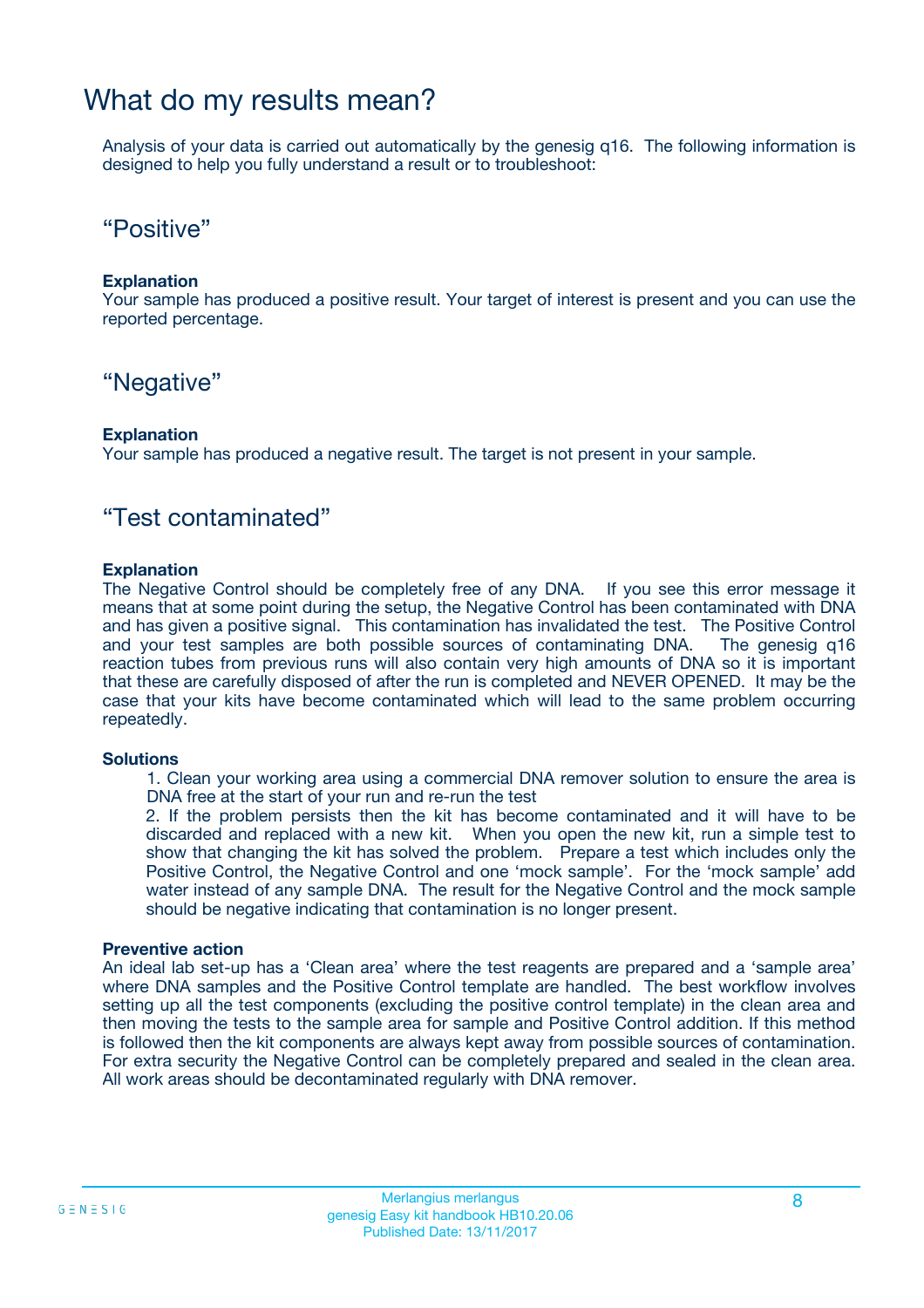#### **Explanation - If positive control has failed**

The test has failed because the Positive Control has not worked. The Positive Control is present to show that all aspects of the test are working correctly together. When this control test fails, the test as a whole is invalidated. This finding indicates that a problem has occurred in the reaction set-up part of the experiment and has nothing to do with sample preparation.

#### **Solutions**

- 1. Check the entire workflow and test set-up to look for any user errors, then repeat the test e.g. have the right colour pipettes and solutions been used with the correct tubes?
- 2. Ensure the positive and negative controls are inserted into the correct wells of your q16.

3. A component of the test may have 'gone off' due to handing errors, incorrect storage or exceeding the shelf life. When you open a new kit, run a simple test to show that changing the kit has solved the problem. Prepare a test which includes only the Positive Control, the Negative Control and one 'mock sample'. For the 'mock sample' add internal control template instead of any sample DNA. If the Positive Control works, the mock sample will now be called as a negative result.

#### **Explanation - If positive control has passed**

The test has failed because the sample is not suitable for qPCR testing. This particular sample has failed because it contains one or more factors that are inhibitory to PCR. This has compromised accuracy and precision of the quantitative reporting, resulting in a reported speciation percentage greater than 100%.

#### **Solutions**

- 1. Dilute the extracted sample 1:10 in water to "dilute out" the PCR inhibitors.
- 2. Check the sample preparation protocol to look for any user errors, then repeat.

3. PCR inhibitors can result from overloading the DNA/RNA sample preparation protocol with too much starting material. Try reducing the amount of starting material (by a factor of 2) then repeat.

### "Positive result lower than test sensitivity"

#### **Explanation**

The test is positive so if you are only interested in obtaining a 'present or absent' answer for your sample then your result is reliable. However, if the calculated percentage falls outside the accurate range for the test the exact percentage cannot accurately be calculated. Nonetheless a semi-quantitative result can be reported based on the "% sensitivity" column. e.g. If the "% sensitivity" is reported at "1%" then the sample can be reported as "positive test with less than 1% presence of species of interest". If you require more accurate information for your sample then proceed with the solutions below.

#### **Solutions**

1. A higher quality of sample containing more DNA will yield a more sensitive test. Try increasing the concentration of sample that is added to the Sample Prep Solutions stage during the extraction.

2. If you cannot increase the amount of sample, check the sample preparation protocol to look for any user errors then repeat.

3. Poor quality samples can result from overloading the sample preparation protocol with too much starting material. Try reducing the amount of starting material then repeat.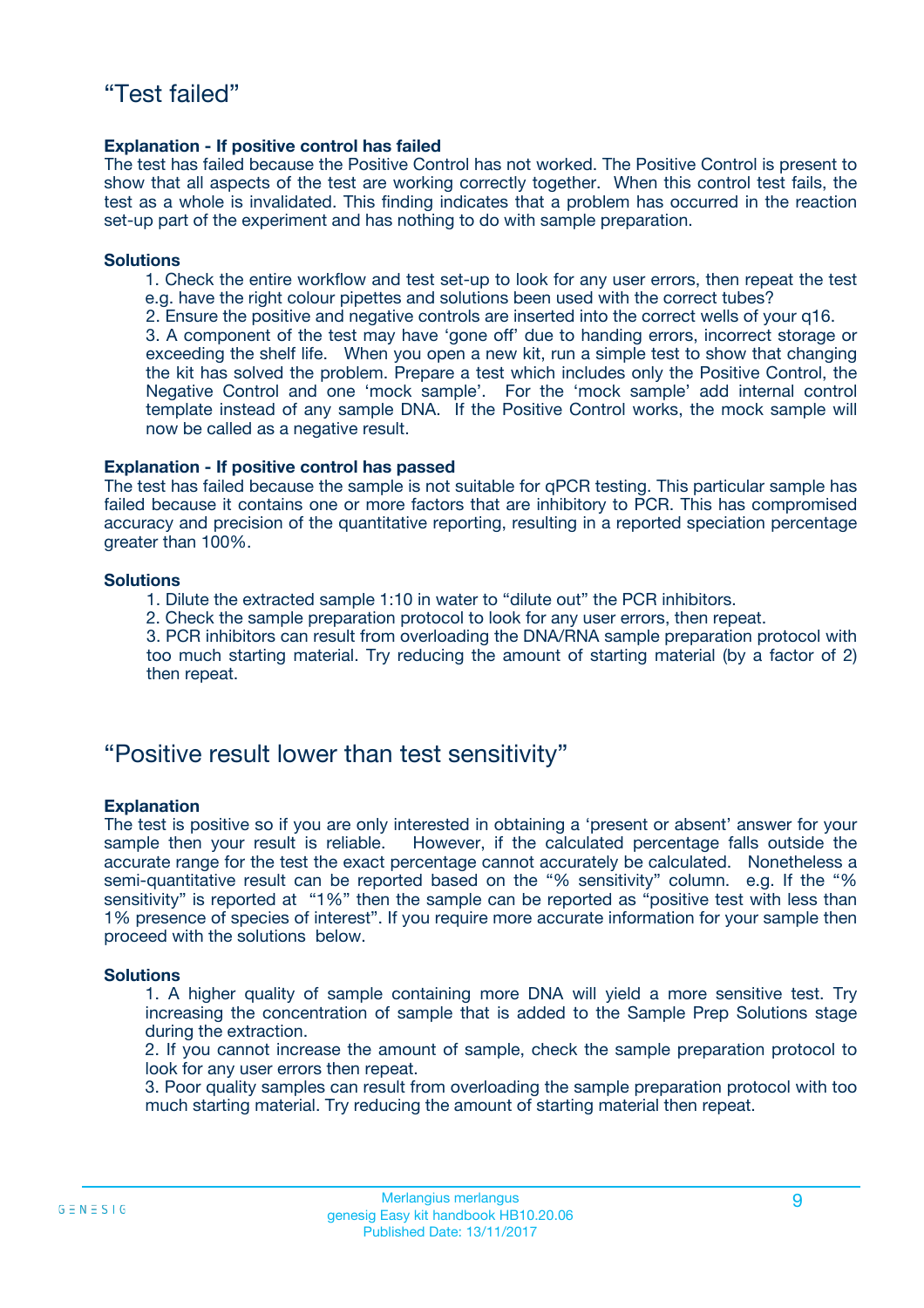### "Test failed and is contaminated"

#### **Explanation**

The Positive Control is indicating test failure, and the Negative Control is indicating test contamination. Please read the "Test Failed" and "Test contamination" sections of this technical support handbook for a further explanation.

#### **Solution**

1. For appropriate solutions, read both the "Test failed" and "Test contaminated" sections of this handbook.

### "Low level of universal target DNA"

#### **Explanation**

The test has failed because either the sample quality or quantity was too low. This has been identified by the universal target and may be caused by the sample having been compromised or a low amount of the universal target being present in the starting material. In either case the sample will not be fit for analysis.

#### **Solutions**

1. Try increasing the amount of sample that is added to the Sample Prep Solution stage during the extraction.

2. If you cannot increase the amount of sample, check the sample preparation protocol to look for any user errors then repeat.

3. Poor quality samples can result from overloading the sample preparation protocol with too much starting material. Try reducing the amount of starting material then repeat.

### "Positive - Caution, low level of universal target DNA"

#### **Explanation**

The test is positive so if you are only interested in obtaining a 'present or absent' answer for your sample then your result is reliable. However, the quantification has failed because either the sample quality or quantity was too low. The signal produced by the universal target acts as an endogenous control, identifying the quantity of DNA in the sample form which the species percentage is calculated. In this case the total level of DNA was not high enough. This will occur if the sample quality has been compromised or if a low amount of universal target was present in the starting material.

#### **Solutions**

For appropriate solutions read the "Low level of universal target DNA" section of this handbook.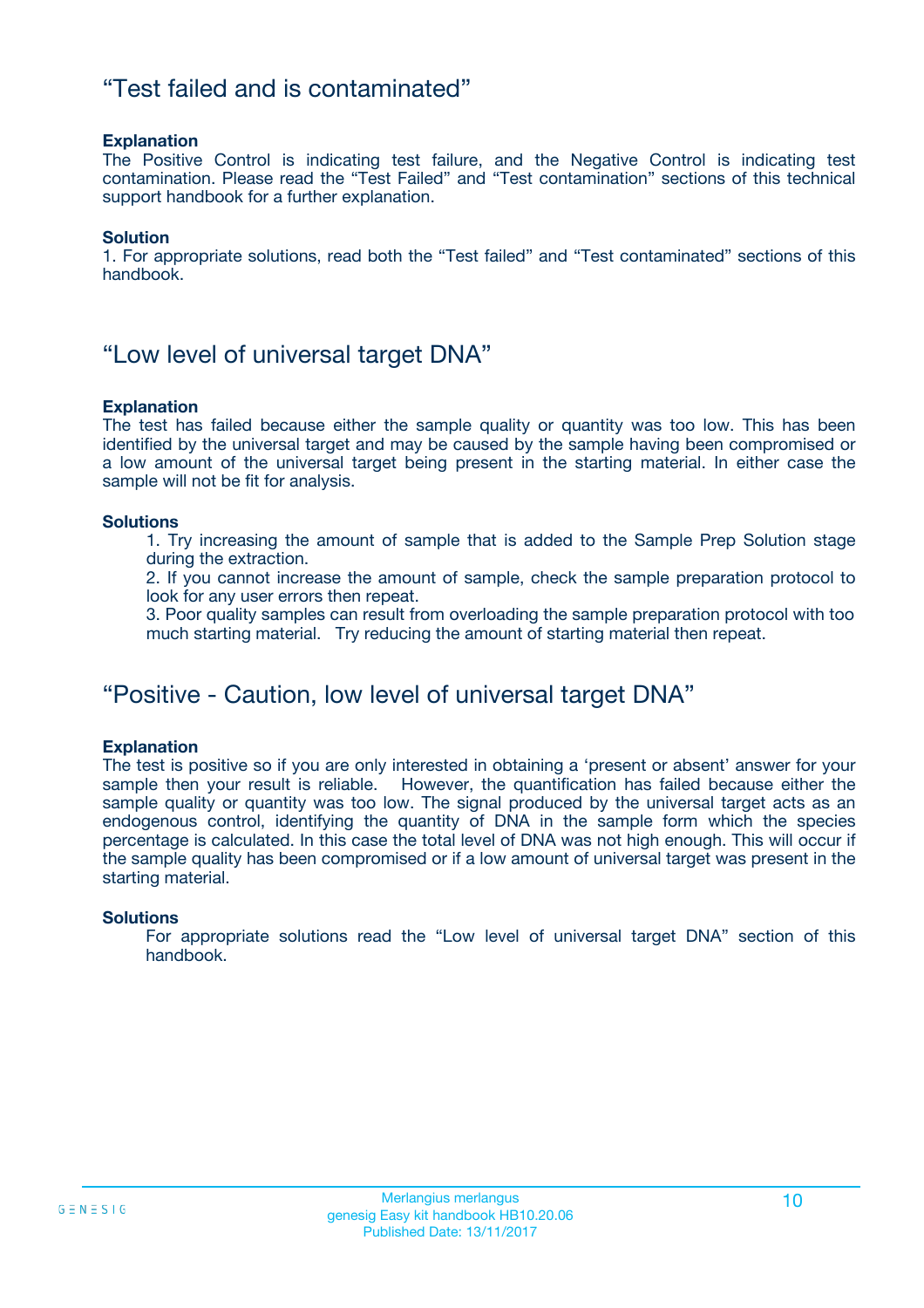# Speciation by qPCR

This kit provides a method for detecting Merlangius merlangus mitochondrial DNA that may be present in a food sample. The kit is based on the PCR amplification of a unique species specific tag present in the mitochondrial genome of that species. The mitochondrial genome is an ideal target since it has been sequenced for many different species. This allows comprehensive bioinformatics analysis followed by careful design to ensure specific detection of the desired species whilst excluding detection of other related species. Furthermore, since there are multiple copies of each mitochondrial genome within each cell, the detection sensitivity for this kit is up to 100 times greater than that of a test which targets a single copy locus within the nuclear DNA genome.

The test works by detecting the level of DNA present from the animal of interest and then compares that to the total level of animal DNA in the sample.

If testing a non-animal sample the genesig Easy AnimalFINDER kits will be more appropriate as they do not require the detection of the universal meat/fish endogenous control.

### **Sensitivity**

Under optimal conditions, the kit provides exceptional sensitivity and will detect adulterated foodstuffs. Detection of less than 0.1% adulteration is possible.

The sensitivity depends on the quality of the DNA sample that you use. Greater sensitivity is possible with higher levels of good quality DNA. The genesig q16 will automatically assess the DNA quality and report on the sensitivity of each test on a case-by-case basis.

### **Specificity**

The kit is designed to specifically detect Whiting species that are relevant to the food industry and to give negative detection on other possible animal species.

If you have a query about the detection status of a specific species or sub-species please enquire: enquiry@primerdesign.co.uk